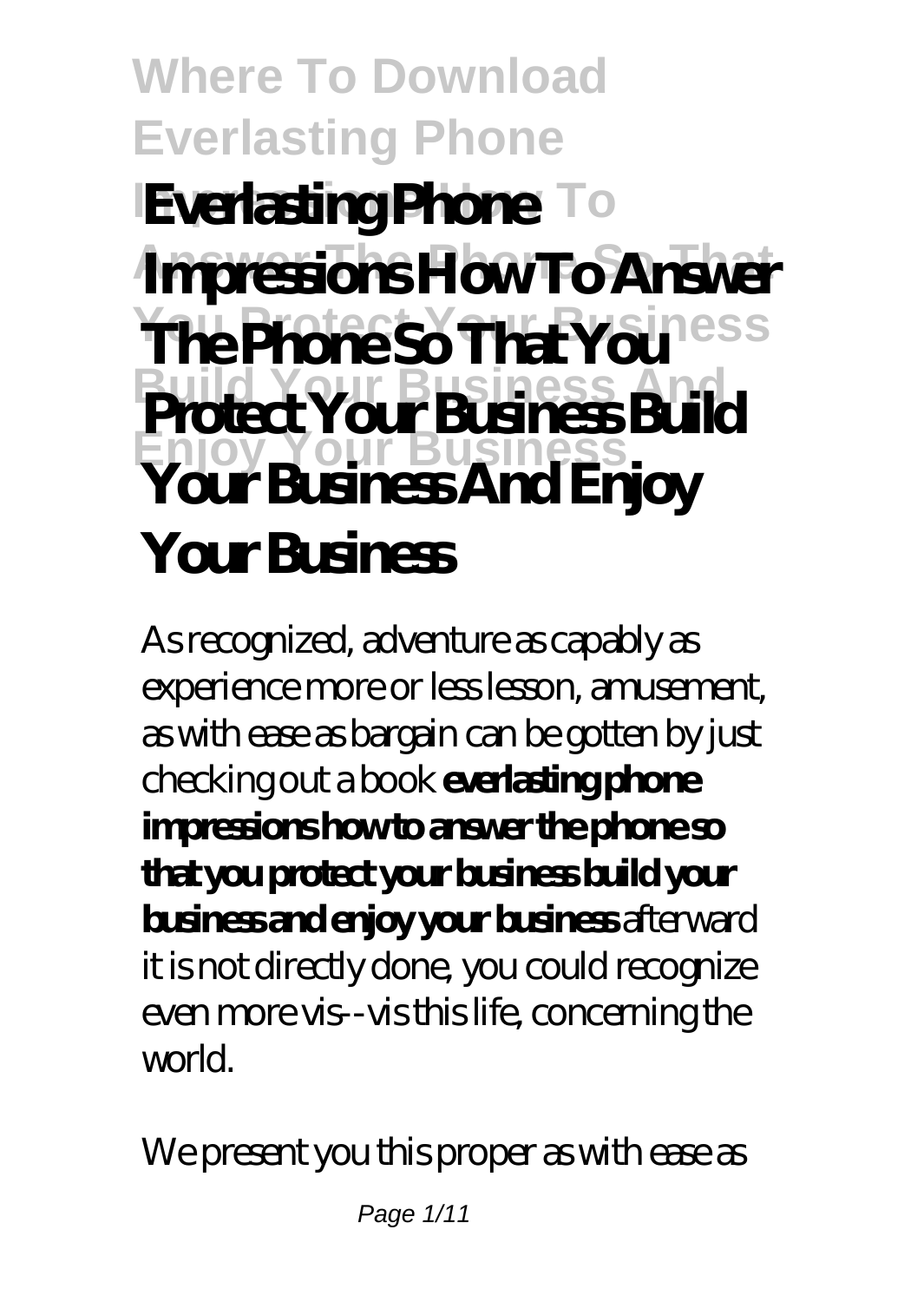simple artifice to get those all. We come up with the money for everlasting phone south the money for everlasting phone solutions. **You Protect Your Business** that you protect your business build your business and enjoy your business and el **Enjoy Your Business** scientific research in any way. in the middle impressions how to answer the phone so numerous ebook collections from fictions to of them is this everlasting phone impressions how to answer the phone so that you protect your business build your business and enjoy your business that can be your partner.

**Stewart Lee - Phone Book Tuck Everlasting by Natalie Babbitt (Book Summary and Review) - Minute Book Report** Hebrews 13 - with Pastor Daniel Mesa *The Judgment of the Sheep \u0026 Goats (Matthew 25:31-46)*

Earth, Wind \u0026 Fire - All About Love (Audio)*Can't Cancel Light | Isaiah 9:1-7* December 6, 2020 AM Prince of PeaceI prank called Deliveroo as Page 2/11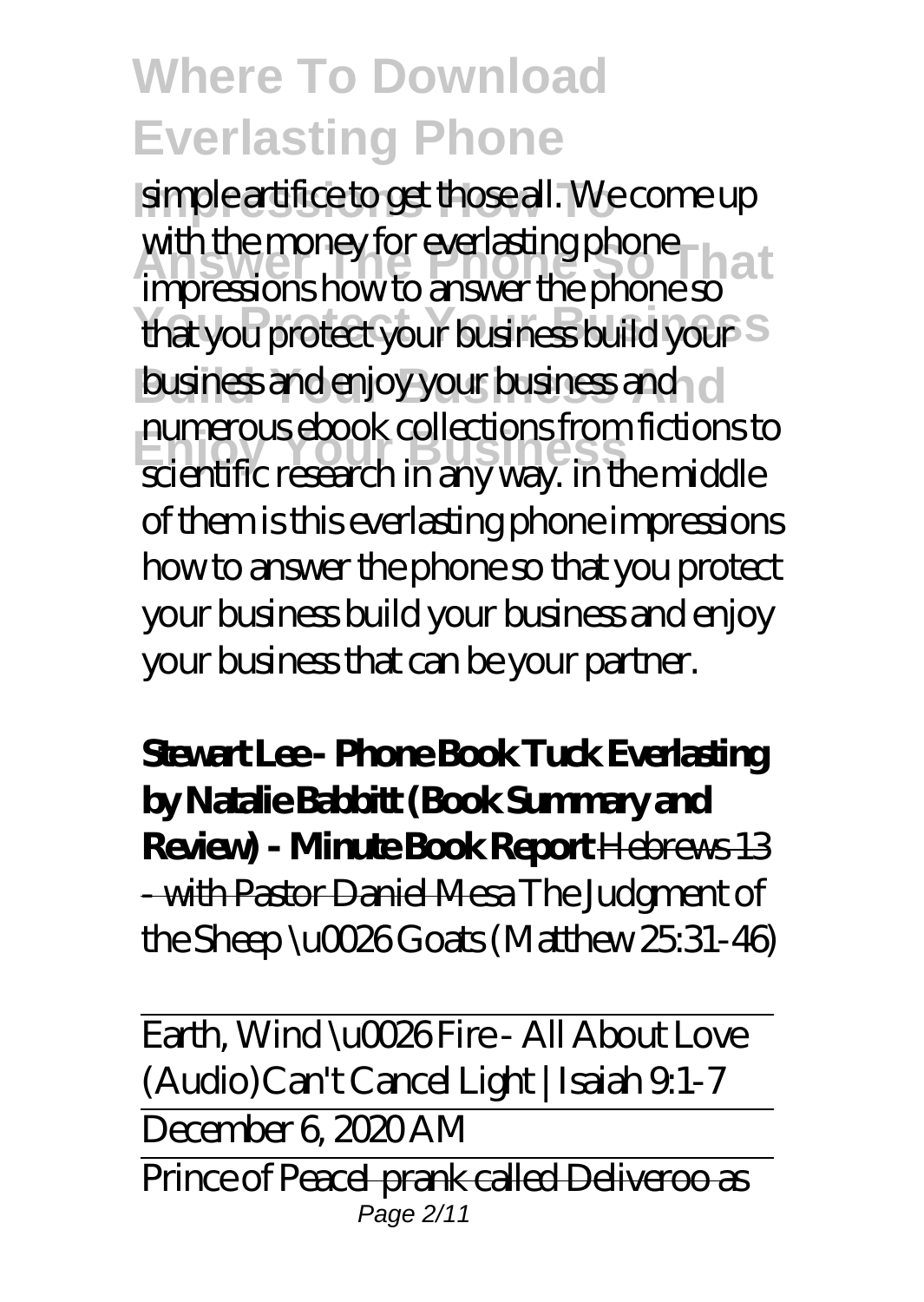**Impressions How To** Gordon Ramsay FUNNY BOOK COVERS **Answer The Phone So That** PRANK!! *Adam Sandler: 100% Fresh |*  $$ **Confidence (Depression, Anxiety, And Enjoy Your Business** *December 6, 2020 | Ellerslie Church Online Chris Farley Tribute [HD] | Netflix Is A* **Insomnia, Self Esteem)** *Traditions | Getting rid of the religious rubbish* Wheel of Impressions with Seth MacFarlane *Drag Queens Trixie Mattel \u0026 Katya React to RuPaul's AJ and the Queen | I Like to Watch | Netflix*

Do you know how easy to design and print a photobook? Belong to You (Cole #1) - Vi Keeland (Romance Full Audiobook) Phone call from The Doctor - Rose Version (Impression) *Neville and Carragher react to HILARIOUS football impressions! (Carragher, Rooney, Neville, Rodgers) Everlasting Phone Impressions How To* Comment which impressions you want a specific video for!The most requested video Page 3/11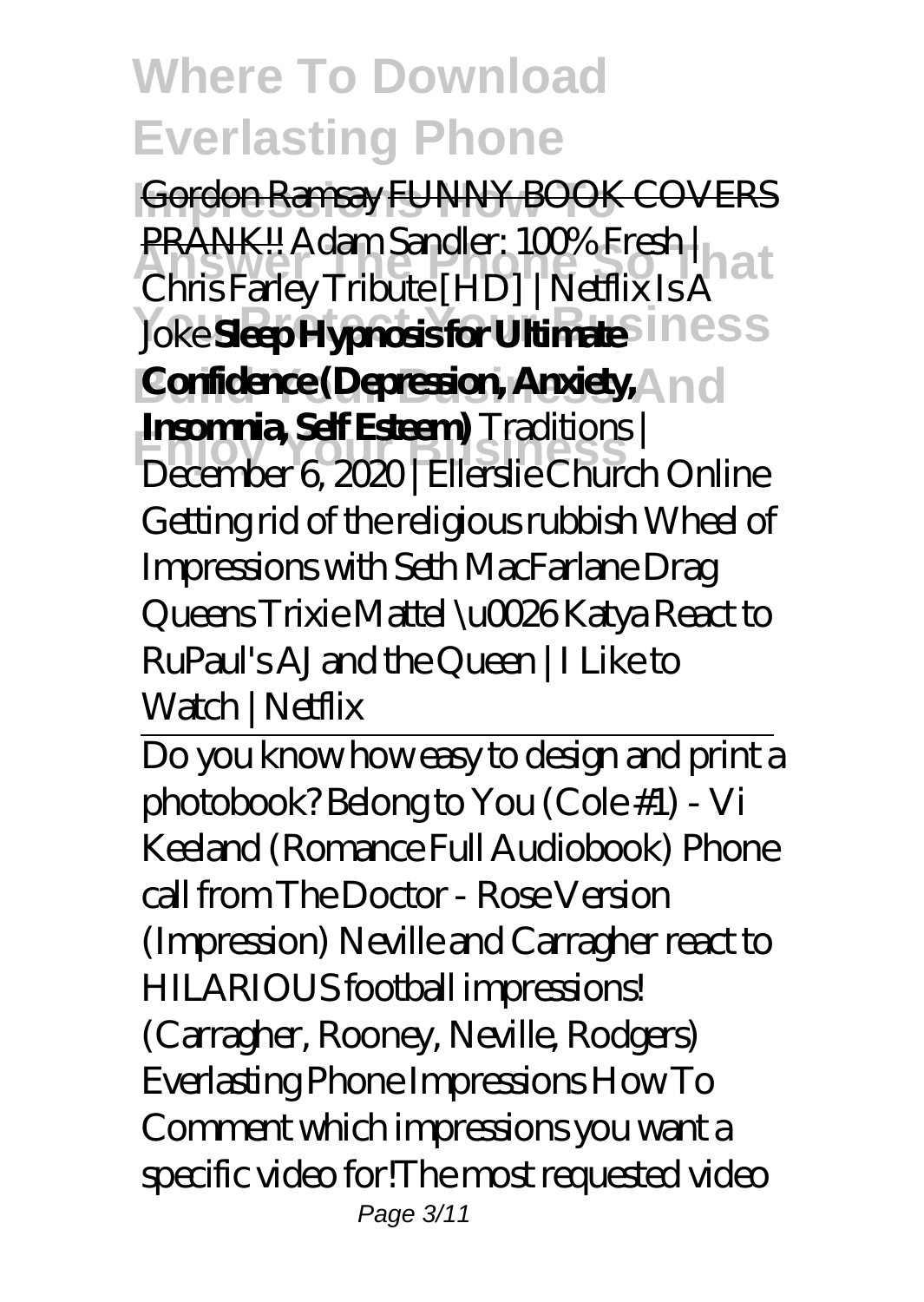**Series since I started Youtube. Part 1 is the** theory behind what I do and wh... That

*How to start learning unbelievable voice impressions...*...r Business And **Enjoy Your Business** the Touch Pro proves to be one of our With its size, shape, and amazing functions, timeless pieces here at Impressions Vanity. We adore everything about it. The stunning bright light makes anyone glow! The bluetooth functions gives ease while getting ready, whether that's answering calls or listening to music. Being able to take it anywhere during the daily routine is a plus!

#### *Everlasting Impressions With The Touch Pro • Impressions ...*

Post Construction & Commercial Cleaning in Central Texas. Office 1: 512-528-4145 Office 2: 512-528-4546. Fax 512-605-3708 On-Call (Liliana): 512-550-3901. 4500 Williams Dr. Suite 212-174 Georgetown Page 4/11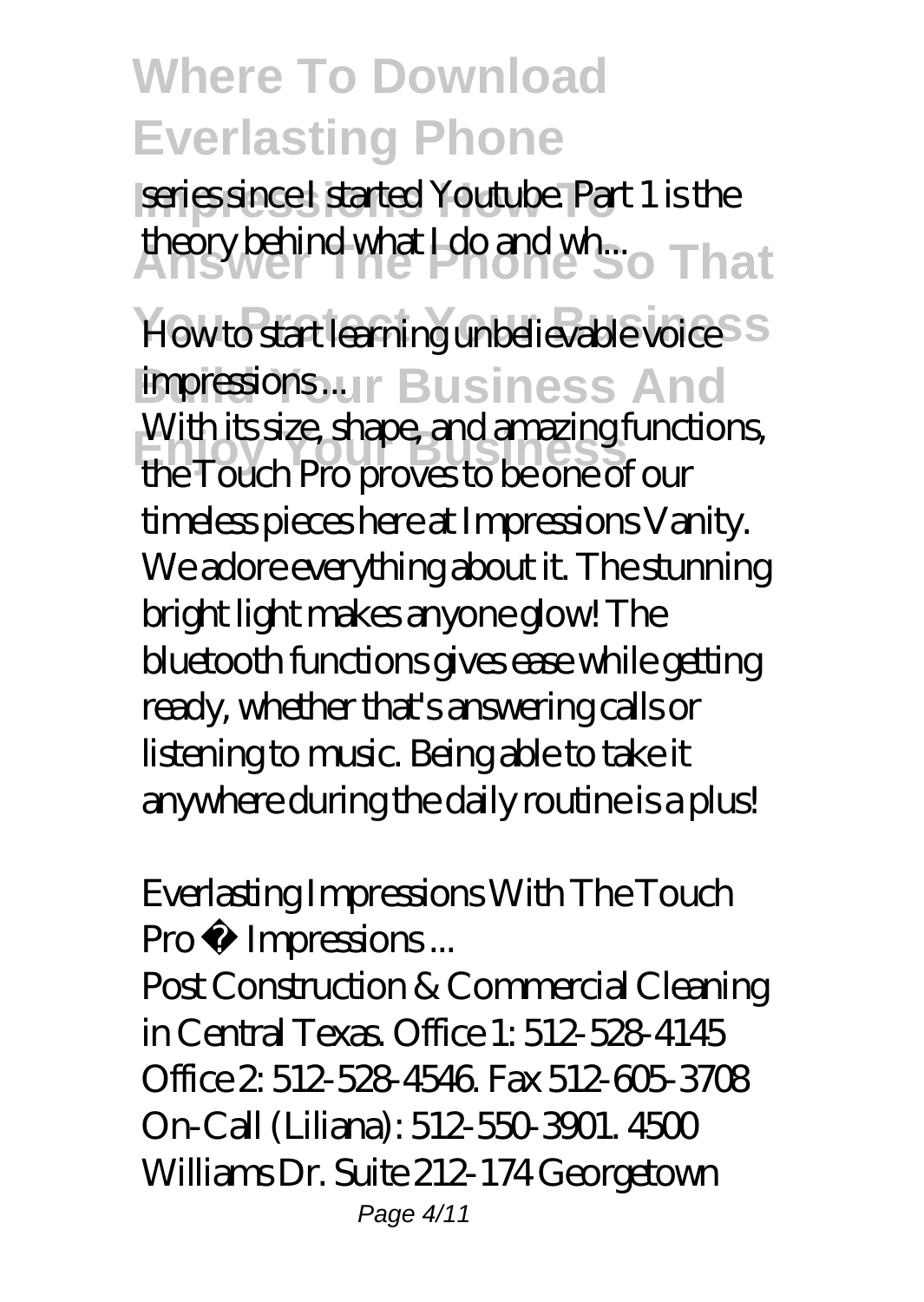Texas 78633 E-Mail How To **Answer The Phone So That** Everlastingisaacs@gmail.com. Everlasting <sup>1</sup> cleaning business based in and serving the S Central Texas Area. u siness And Impressions Inc. is a post-construction

#### **Enjoy Your Business** *Everlasting Impressions Commercial*

*Construction Cleaning* Everlasting Phone Impressions How To Answer The Phone So That You Protect Your Business Build Your Business And Enjoy Your Business Author: www.wakati.co-2020-10-25T000000+000 1 Subject: Everlasting Phone Impressions How To Answer The Phone So That You Protect Your Business Build Your Business And Enjoy Your Business Keywords

*Everlasting Phone Impressions How To Answer The Phone So ...* Contact Everlasting. Everlasting Impressions, INC. Office: 512-528-4145. Page 5/11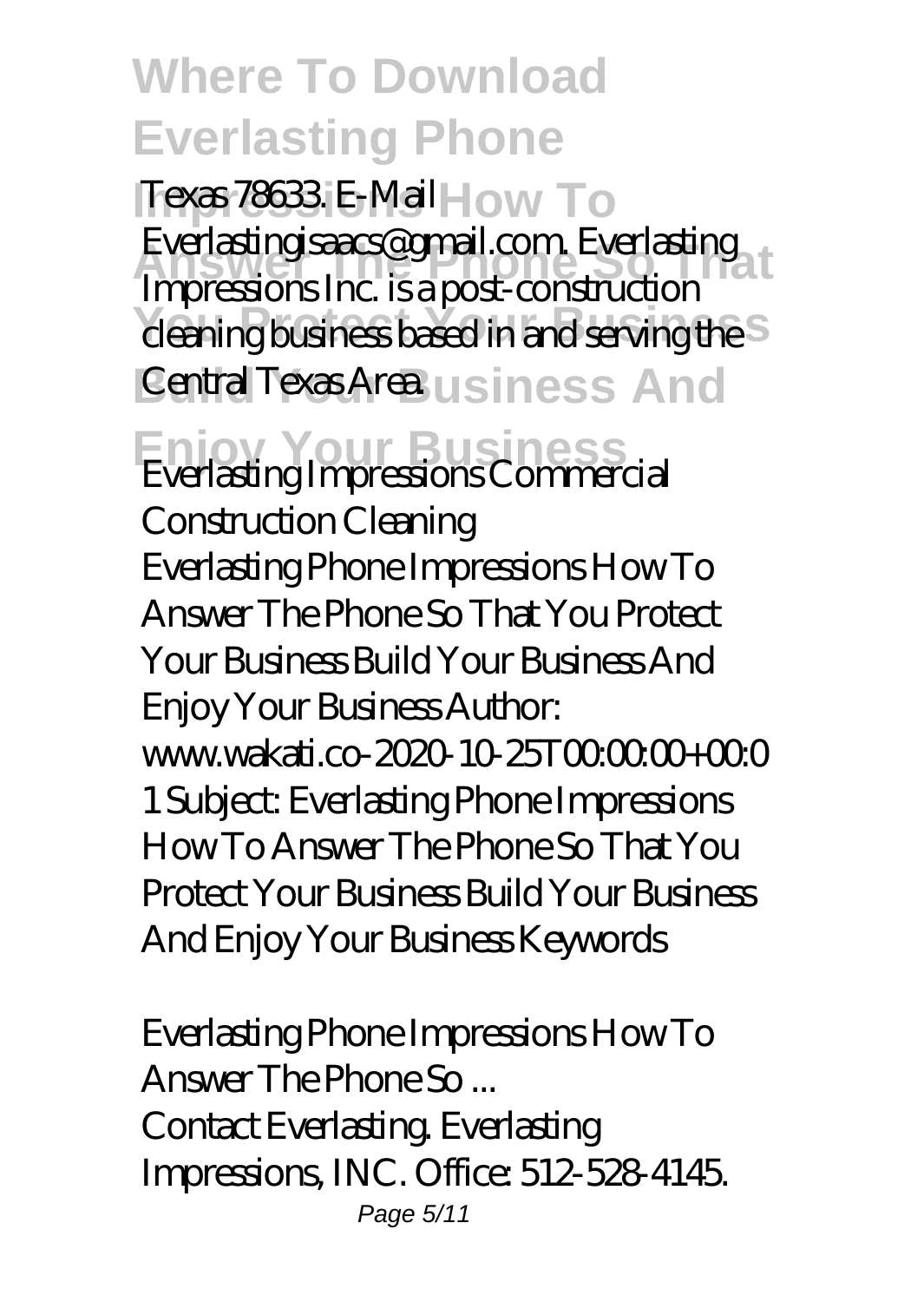**Impressions How To** 512-528-4546. On-Call: 512-743-3347. Fax: **Answer The Phone So That** 512-608-3708.

 $Contact Us$ - Everlasting Impressions, INC. **Everlasting Impressions Wedding & Event Enjoy Your Business** lisa@everlasting-impressions.ca Address: Planners. Phone: 587-897-4342 E-mail: 2005 Luxstone Link SW Airdrie, AB T4B-OA5 Canada. Mon-Fri: 9am-10pm Sat-Sun: 9am-7pm

#### *Everlasting Impressions - Calgary, Canmore & Banff Wedding ...*

Get reviews, hours, directions, coupons and more for Everlasting Impressions. Search for other Tattoos on The Real Yellow Pages®. Get reviews, hours, directions, coupons and more for Everlasting Impressions at 121 Goldsboro St S, Wilson, NC 27893.

#### *Everlasting Impressions 121 Goldsboro St S, Wilson, NC ...*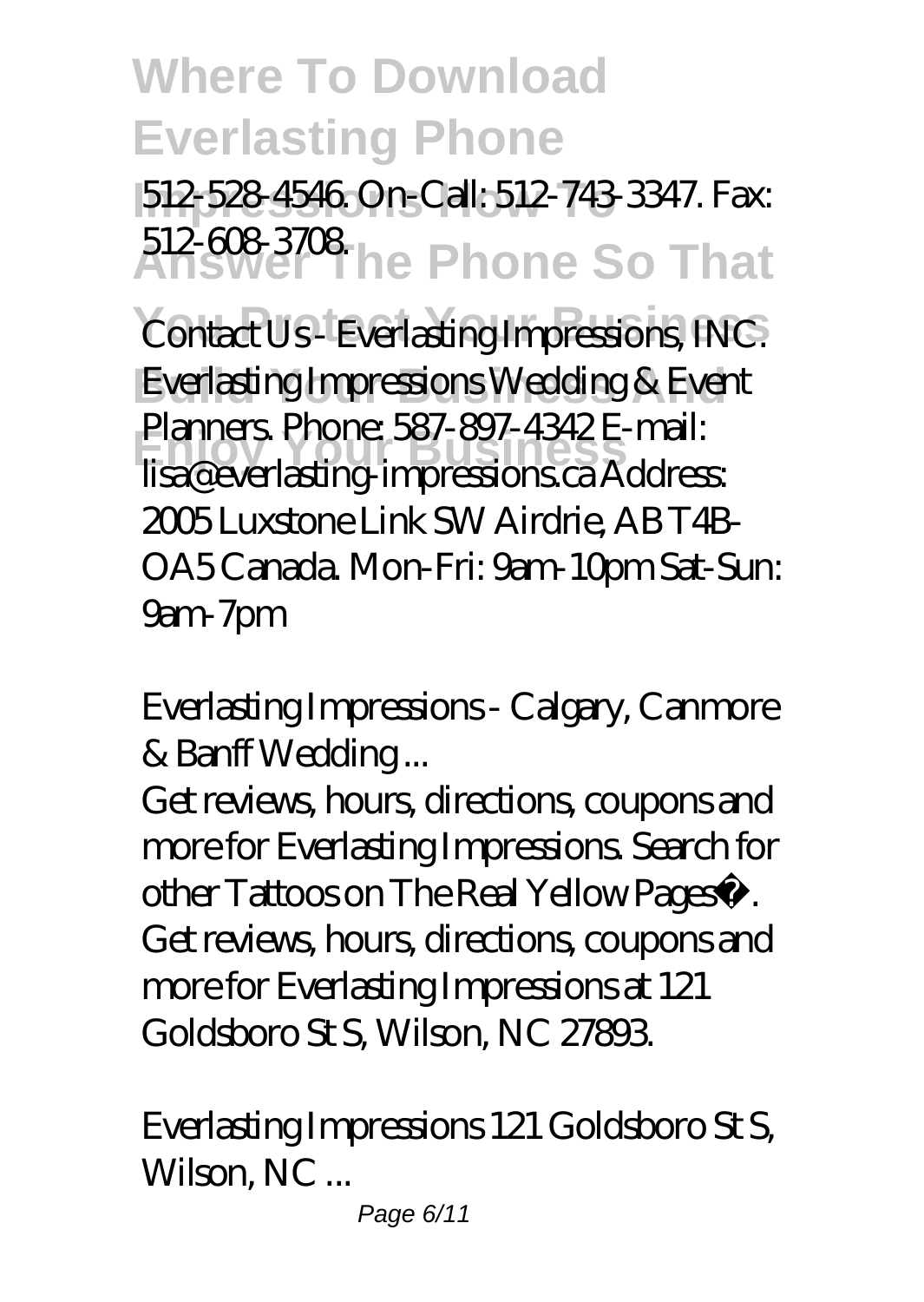Everlasting Impressions is a monument company that was founded by Joseph Lovin<br>Referred this business after dealing with the loss of loved ones themselves, so that they could help others through this tough part in life. & Sean Lovin. The two cousins formed this

#### *Everlasting Impressions Granite Works 561 Bultman Dr Ste ...*

Everlasting Impression is now offering Booth rental spaces for Tattoo Artist. Contact David Hudson at 812-454-1292. Or through the facbook page.

#### *Everlasting Impressions Tattoo and Piercing - Home | Facebook*

Everlasting Impressions Landscaping. 226 likes  $\cdot$  1 talking about this. A FULL SERVICE LANDSCAPING COMPANY From Palms, Pavers, Plants, Irrigation, Decoritive Block Wall, Metal Edging, Mulch, Stone...

Page 7/11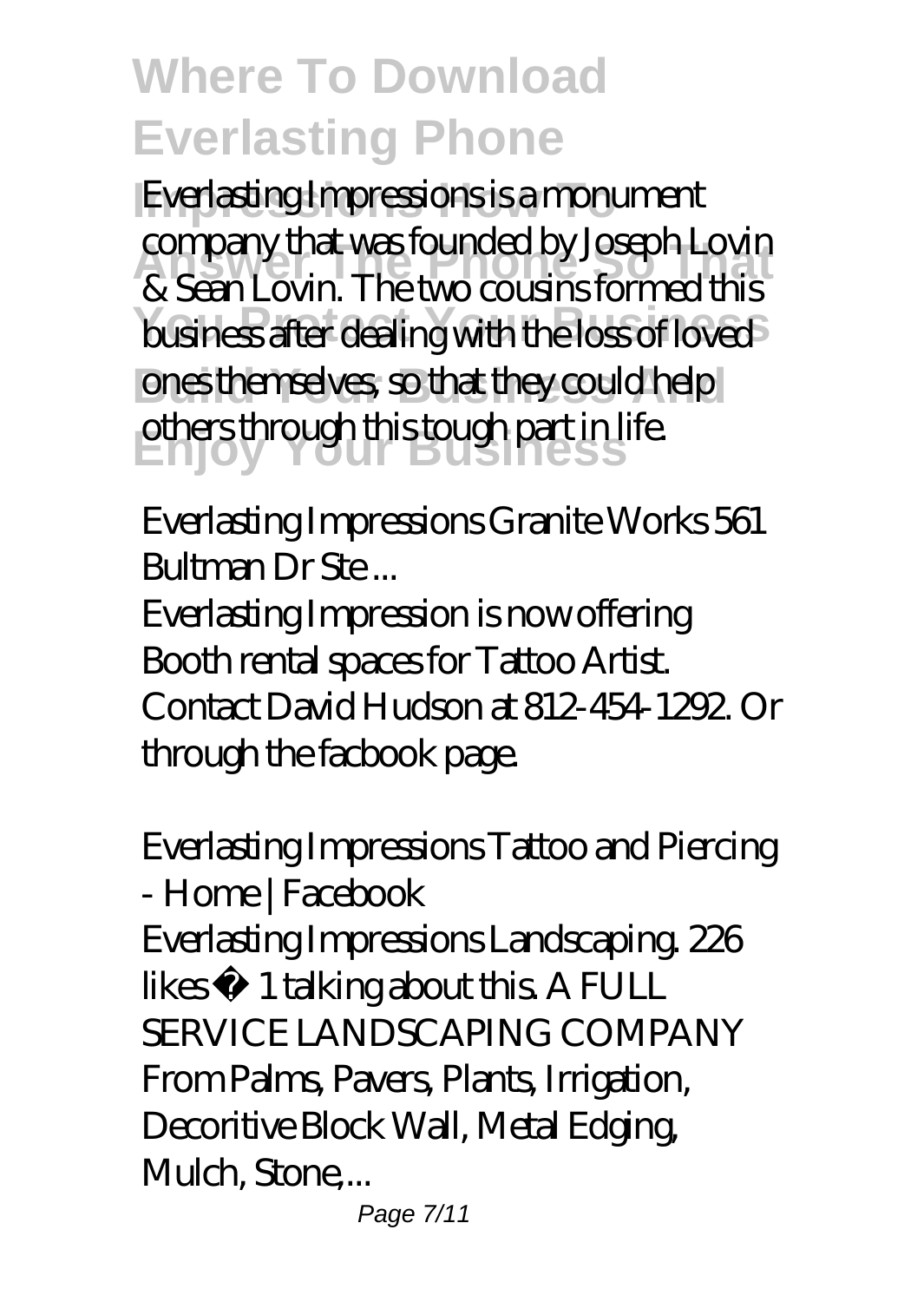### **Where To Download Everlasting Phone Impressions How To Answer The Phone So That** *Everlasting Impressions Landscaping -* Everlasting Impressions Job Request Form. Job Request Details \* = required fields. **Example Incompany Your Business**<br>Address. Authorized By \* Phone. Email \* *Home | Facebook* Company \* New Company Address \* New PO Number. Job Type \* Date \* Time. Notes. Upon submitting your request for services, unless the parties previously have entered into a different written agreement for payment, you as ...

#### *Everlasting Impressions*

Learn how to set the 5 Hour Timer on Candle Impressions LED candles with a switch-style features in this tutorial. Not sure if your flameless LED candle come...

*How to Set Candle Impressions 5 Hour Timers with a "Switch ...* We would suggest you to take a cue from Page 8/11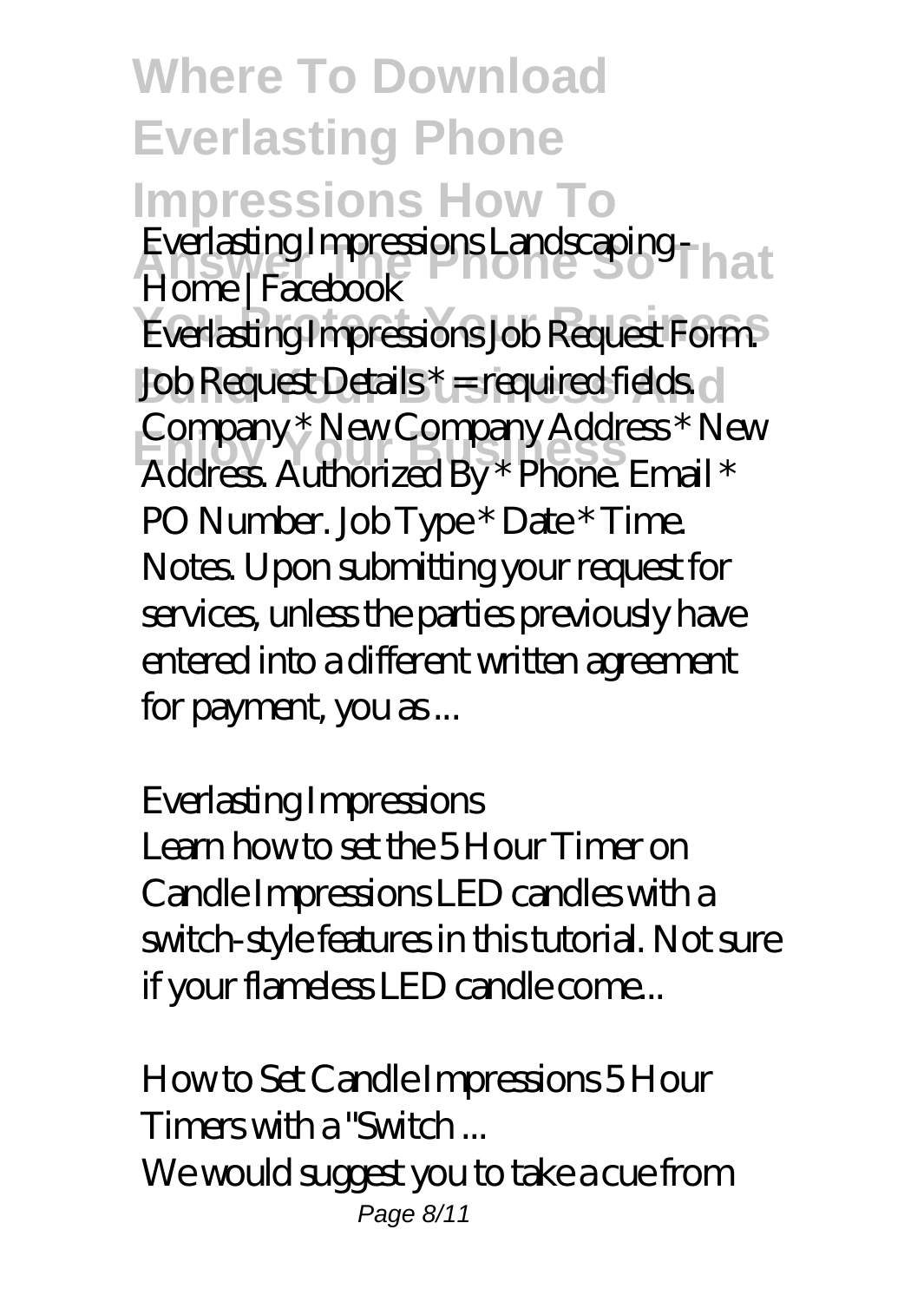the '<sub>2</sub> yogis' before picking up the phone or going to that all-important meeting.<br>Breethodeenly, hold it for a second or tup and then exhale. This will not only help you relax but also improve the quality and sound **Enjoy Your Business** make a good everlasting impression. Breathe deeply, hold it for a second or two, of your voice. Thats the first point in how to

*How To Make A Good EverLasting Impression !! – BloggerKeeda* Everlasting Impressions is a Maryland Tradename filed on June 5, 2006. The company's filing status is listed as Forfeited and its File Number is T00243227. The company's principal address is 1081 Claggett Rd, Sunderland, MD 20689. The company has 1 principal on record.

#### *Everlasting Impressions in Sunderland, MD | Company Info ...*

734-222-1770 - Find a wide selection of engraving services for awards, trophies, Page 9/11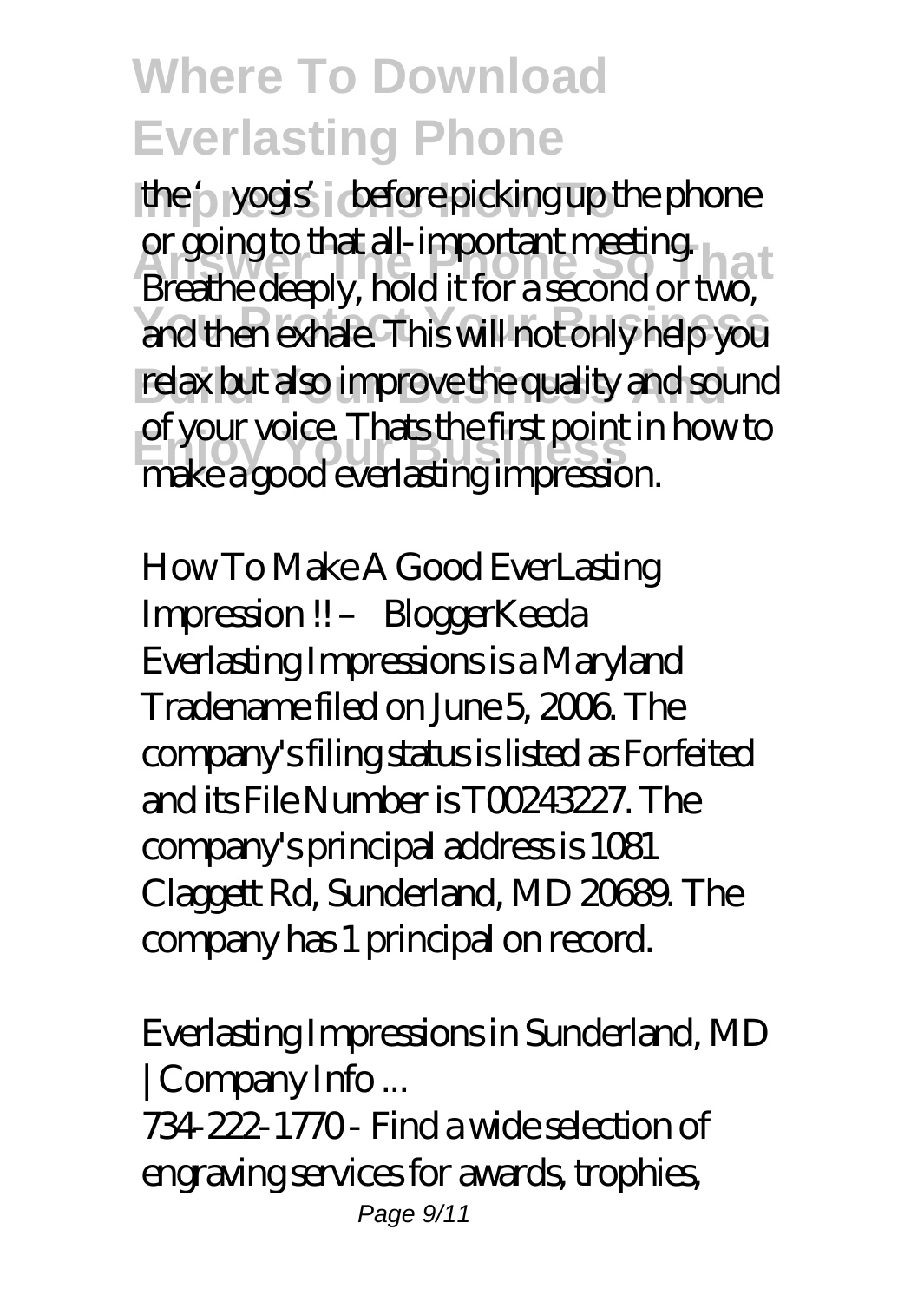**Impressions How To** certificates, charms, and more at Everlasting **Answer The Phone So That** a Lifetime! 7100 Jackson Rd, Suite 400 Ann Arbor, MI 734-222-1770 IT Business **Build Your Business And** *Everlasting Impressions | Award Engraving |*<br>*Arm Arbor MI* Impressions. We Make Your Moments Last *Ann Arbor, MI*

Fred at Everlasting Impressions was a dream to work with for this special project. It's clear, he's been doing this a long time and is very good at anticipating customers needs. The store is on Jackson Rd, between Metty Dr. and Baker Rd. - just west of Ann Arbor Arms - open 12-6 Monday thru Friday.

#### *Everlasting Impressions - 15 Photos - Trophy Shops - 7100 ...*

Email: [email protected] Phone: 803-851-5531 or 803-447-5344 . Office Location : 2101 Main Street Suite A. Columbia, South Carolina 29201